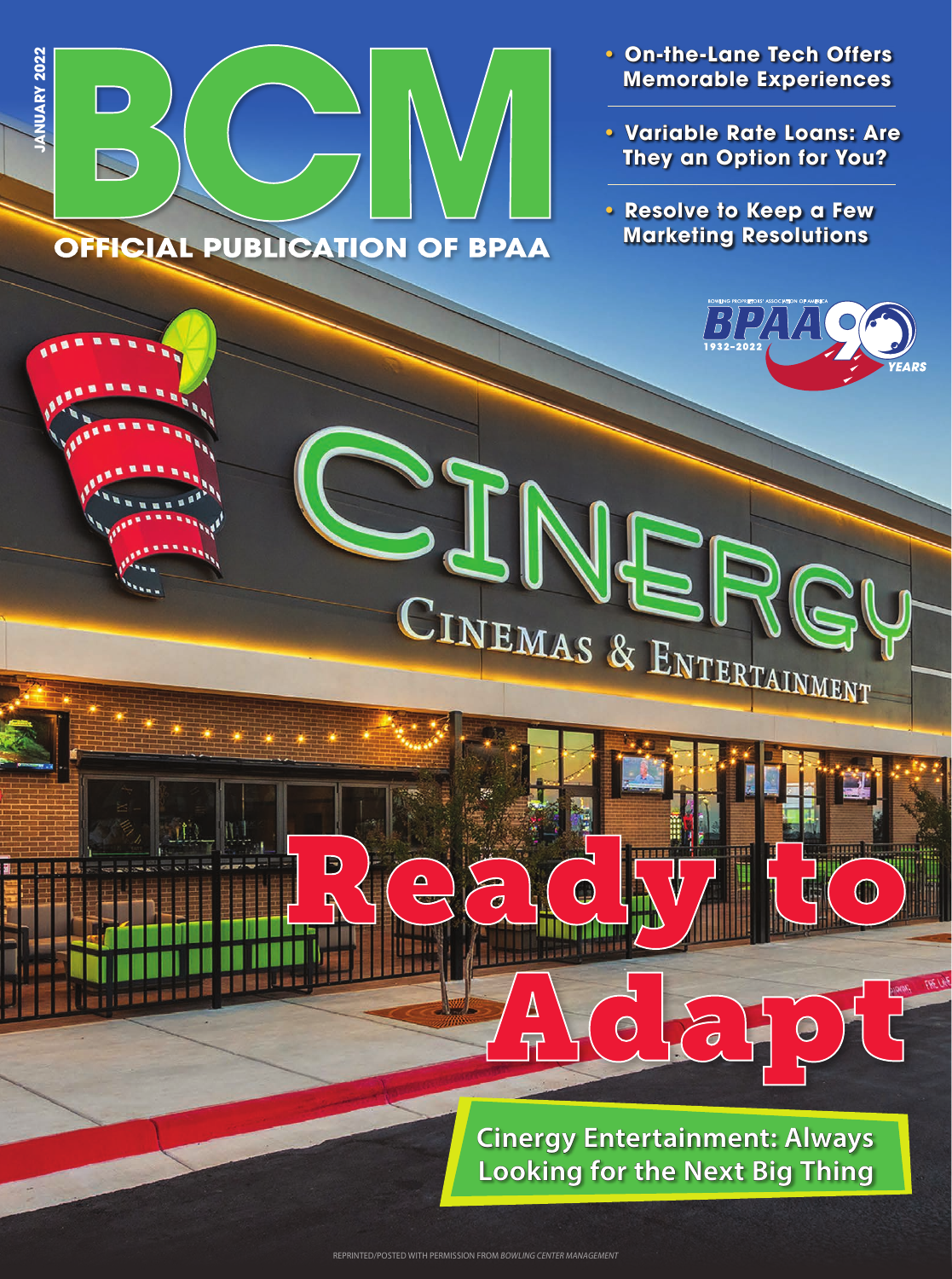## The Argument for ARIABLE RATE

**While not for everybody, they can help some proprietors take the next step in growing and strengthening their business.**

## **BY KEN PATON**

Long-term fixed rate loans are the gold standard of financing. But not every borrower will qualify for one and not every lender will offer them. So, the question becomes: When is the risk of a variable rate loan acceptable?

Each loan presents a series of risks to the lender:

• Can and will the borrower pay as agreed?

• What risks does

the borrower's industry present?

• What is the borrower's local economy like?

• What is the national economy like?

• Does the lender understand the borrower's business and industry?

• What is the collateral, and can it be liquidated if necessary?

• What is the value of the collateral in liquidation?

These and many additional considerations make up the lender's decision matrix.

For example, most lenders are willing to make a fixed rate loan to a borrower with a good credit rating,

demonstrated experience in business, good historic cash flow, and an office building, warehouse or other general purpose building as collateral. However, when the borrower's time in business is short or where the borrower has had cash flow problems, fixed rate loans are unlikely to be offered.

Also, very few lenders will make a long-term fixed rate loan on a special times when they can make sense. Most proprietors will use a variable rate loan to buy a bowling center if it is the only option that is available. If the profit potential is high enough and the center's cash flow is consistently strong, the risk may be acceptable.

Adding a low down payment or if the borrower has a less-than-perfect credit report to the equation often

Few lenders will make a long-term fixed rate loan on a special purpose building such as most bowling buildings without a very extensive track record and a low loan to value.

purpose building such as most bowling buildings without a very extensive track record and a low loan to value. The bank may accept the interest rate risk of a fixed rate loan but only if the other risks are within an acceptable range.

Although adjustable rate loans can present risks to borrowers, there are

means a Small Business Administration backed loan. SBA 7(a) loans almost always have an adjustable rate of interest but offer a 25-year term with no balloon payments to help mitigate the risk of an adjustable rate, and are available with only 10% down on a purchase of a bowling center. They can also be used for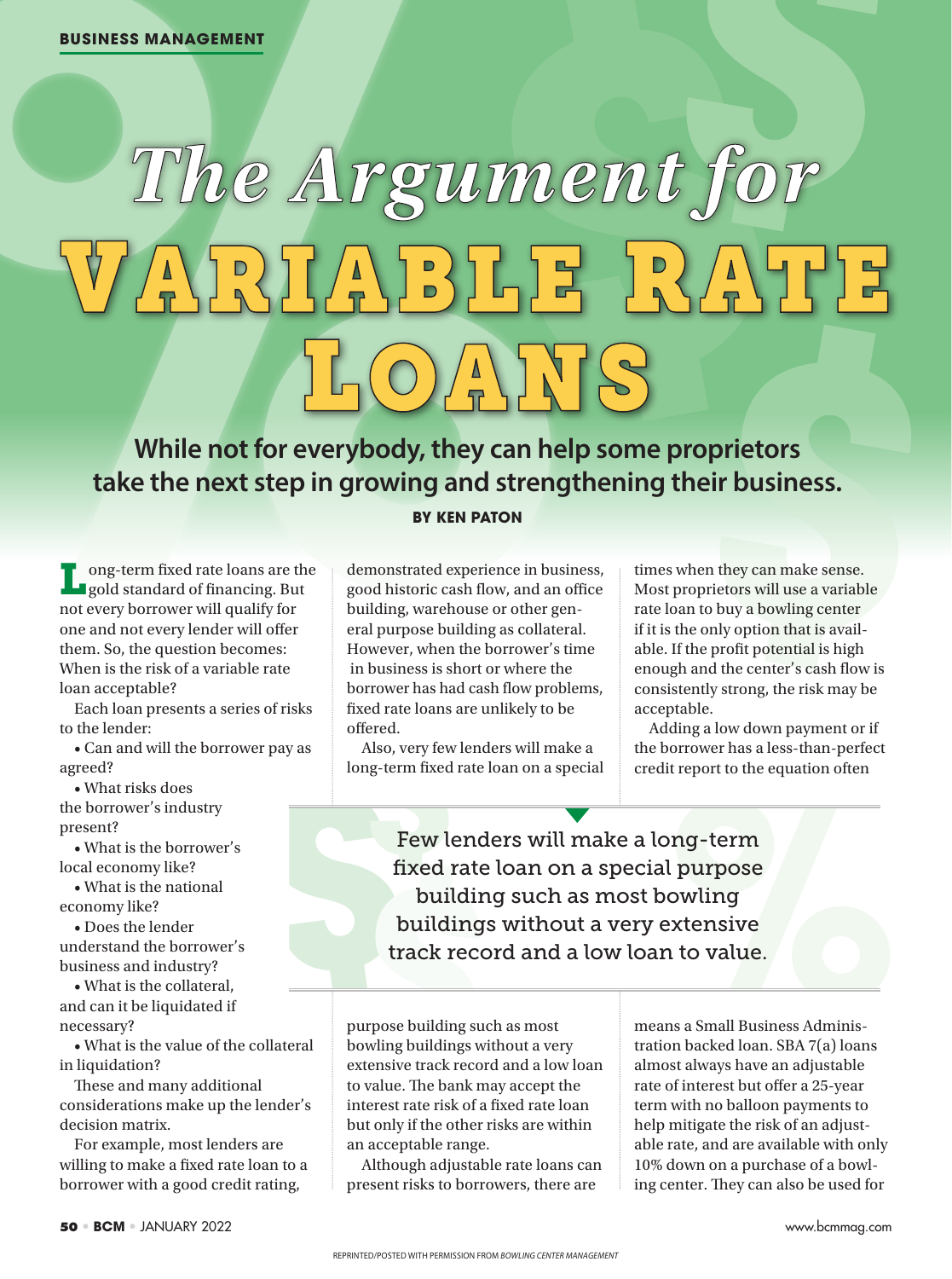expansion financing with no down payment in some circumstances.

League houses may find the adjustable rate an unacceptable risk because the linage fee can be increased only once per year. Even so, food and bar prices can be adjusted more frequently.

Adjustable interest rates tied to the prime rate normally move as a reaction to inflation. The Federal Reserve will push rates up to slow inflation and reduce them if the economy starts to slow down. Most people will understand that inflation affects all aspects of their lives, including the cost of bowling. As a result, raising prices during an inflationary environment will not come as a surprise to most bowlers.

However, few traditional centers

generate more than 15% to 25% of their revenue from competitive leagues, with the balance coming from recreational leagues and open play. As a result, there are generally opportunities to raise prices more frequently than once per year.

Using an example, a bowling center with \$800,000 outstanding on an adjustable rate loan with an interest rate of 6% and 20 years remaining gets a notice that the interest rate will rise to 7%. The payment will rise from \$5,731.45 to \$6,202.39, or by \$470.94 per month. Assuming the center generates \$1 million in annual revenue, the proprietor will need to raise prices by one-half of 1% to cover the additional interest costs.

If this is a league house where

100% of the linage is fixed for the year but the food and bar revenue generate 30% of the gross revenue, increasing food and bar prices less than 2% will cover the increased payment.

If the center generated \$500,000 in annual revenue, the required price increase on food and bar items would be 1.1%. Since the prime rate generally moves in one-quarter increments, most proprietors should find this risk to be acceptable.

The risk of buying a center with an adjustable rate loan depends on the upside potential. Mike and Jeny White, along with investors, purchased Belt Bowl in Saint Joseph, Mo., which had employed them for the prior eight years. At the time of the sale, the center relied primarily